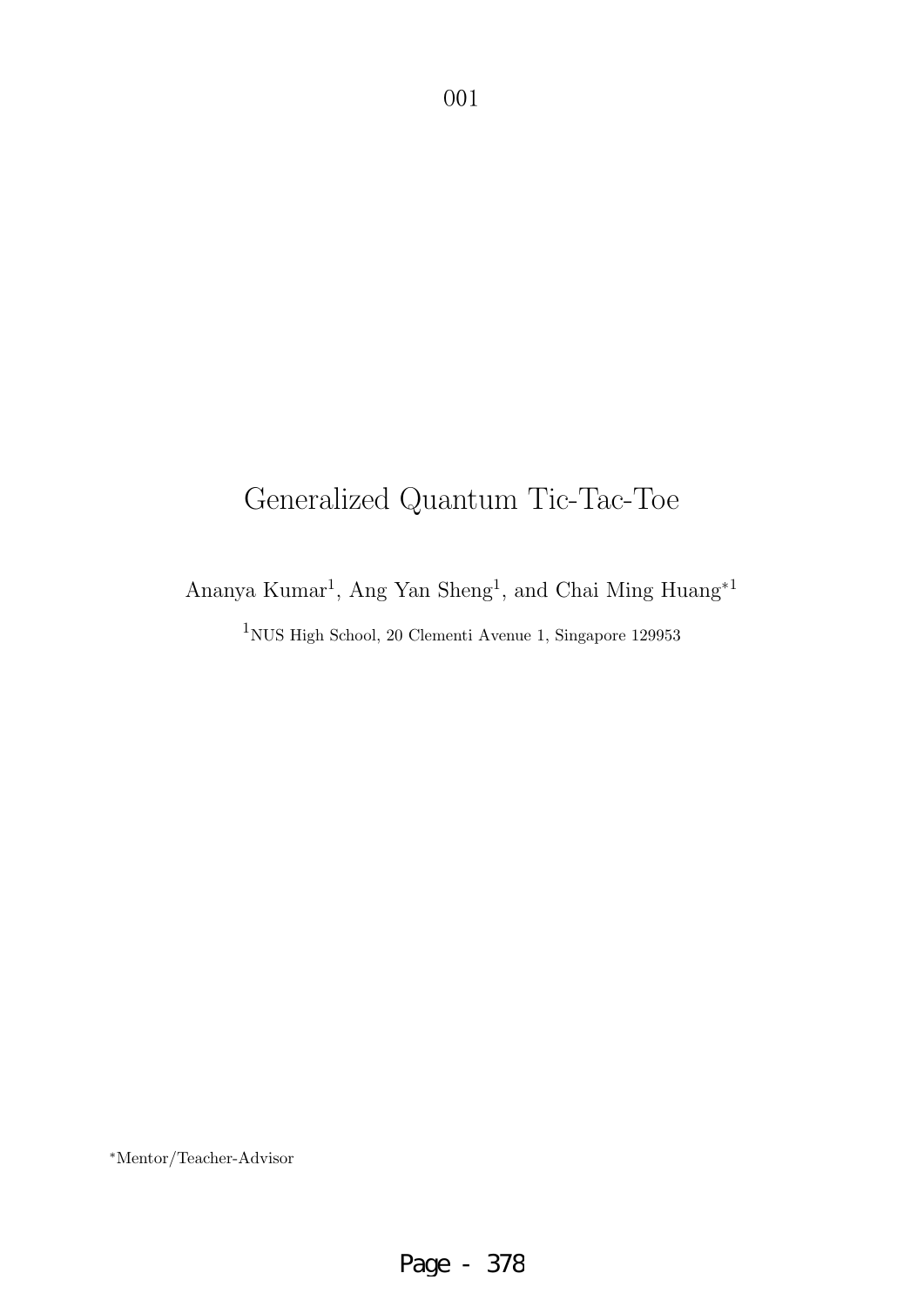#### **Abstract**

Quantum tic-tac-toe (QT3) elegantly extends the popular game of tic-tac-toe, inspired loosely by quantum physics principles. Yet, despite the interesting and challenging gameplay, not much research has been done on it. Hence in this paper we explore the game in terms of extension, analysis and solution. We first conjecture and prove a graph theory theorem that enables a generalization of the game (GQT3). We then show that our generalized game can always be successfully completed in a finite number of moves. Then, we begin game analysis. Firstly, we investigate the game tree size; we find that QT3 has more than 18 trillion possible games, substantially higher than tic-tac-toe's 300 thousand. Next, we explore GQT3 games where players play their moves randomly; for a 3-by-3 board the expected score is a player 1 win by 0.452 points. Thereafter, we examine the Nash Equilibrium of the game; the result if two perfect players play the game against each other. We find that in this scenario, the first player will win by 0.5 points. To make the game fairer, we suggest minor variations which make the Nash Equilibrium a draw. Note that standard methods to analyze most of these would take at least a year, but our programs take under an hour due to various optimizations. Finally, we extend our programs into an artificial intelligence that is a perfect solution to the game.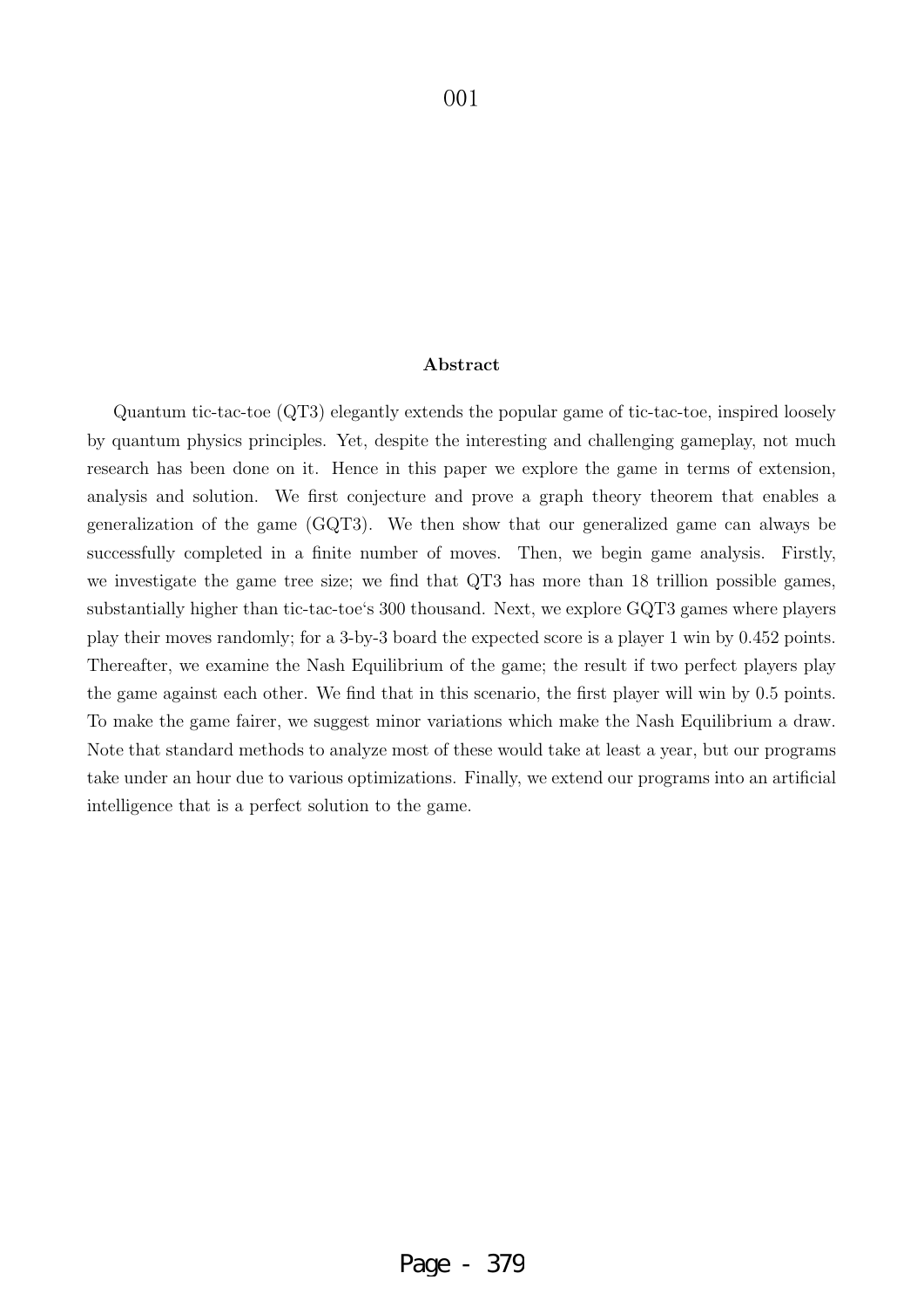#### **1 Introduction**

Alan Goff extended the popular game of tic-tac-toe based on the quantum physics principle of superposition, resulting in a game that is substantially more interesting and challenging: Quantum Tic-Tac-Toe (QT3). The rules are explained well with concrete examples in [1, 2], and are summarized in Appendix A. Understanding the game rules is essential for understanding our research; hence, we first refer the reader to Appendix A.

 $001$ 

#### **2 Theorem for Generalization**

The rules for QT3 define entanglement using the notion of a cycle, which is difficult to generalize. Instead, we define entanglement to occur when there are some x pairs of pieces which are entirely contained within x squares. In this section, we prove the equivalence of these two definitions.



**Figure 1:** Example transformation of a QT3 game into a graph.

Consider a multigraph G with vertices corresponding to squares of the board. Draw an edge between 2 vertices for each pair of quantum moves placed on the 2 corresponding squares (Figure 1). By the game rules, the two endpoints of any edge in G are distinct, but a pair of vertices may be connected by more than one edge. By the rules of QT3 whenever a cycle appears on the board collapse will take place to remove it, thus without loss of generality we consider a graph that does not initially contain a cycle. With that, the equivalence of the two definitions can be stated as follows, with Goff's original definition as condition 1 and our definition as condition 3.

**Theorem.** For any graph G which does not initially contain a cycle and in which edges are added one by one, the following conditions hold for the first time simultaneously:

- 1. G contains a cycle;
- 2. G contains exactly one cycle;
- 3. G contains a connected component with x edges and x vertices.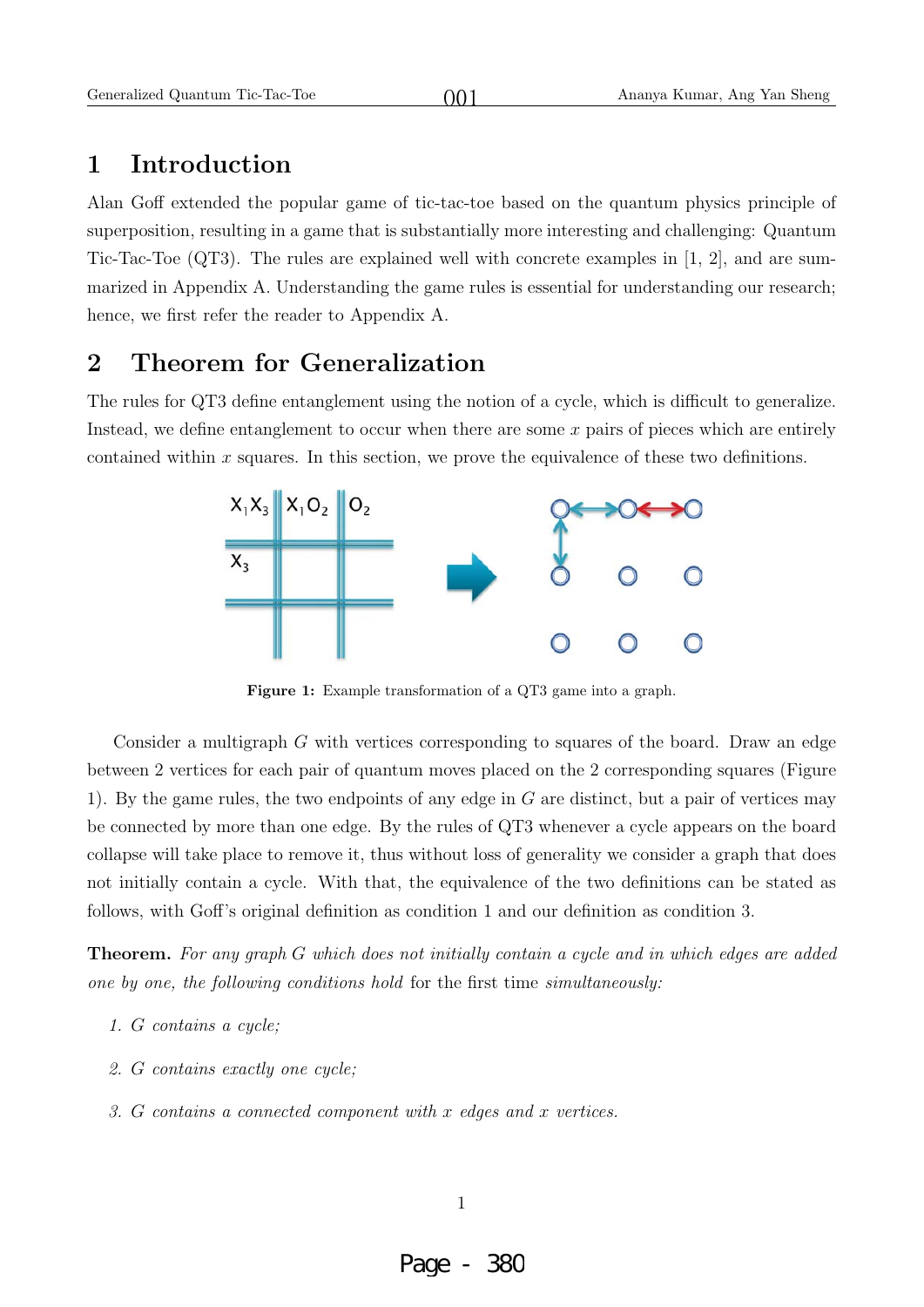Proof. We will use the fact that all trees (connected graphs with no cycles) have exactly one less edge than vertices [3].

1  $\implies$  2: If the last added edge AB produces two cycles  $AC_1C_2 \dots C_iBA$ ,  $AD_1D_2 \dots D_jBA$ then there must have been a cycle  $AC_1C_2 \ldots C_iBD_j \ldots D_2D_1A$  before this edge was added, which is a contradiction. Hence G contains exactly one cycle.

 $2 \Longrightarrow 3$ : Consider the maximal connected component  $H \subseteq G$  that the cycle is in, which has v vertices and  $e$  edges. Then removing any edge of the cycle turns  $H$  into  $H'$ , which has no cycles yet is still connected. Hence H' is a tree with v vertices and  $e-1$  edges, so  $e=v$ .

 $3 \Longrightarrow 1$ : Let H be the stated connected component. If H contains no cycles then H is a tree, contradiction. Hence  $H$  (and therefore  $G$ ) contains a cycle.  $\Box$ 

This theorem is important and allows us to see that entanglement and collapse occur at the last possible moment, in the sense that a board with  $x + 1$  pairs of pieces in x squares does not have a valid collapse by the Pigeonhole Principle. Furthermore, this definition of entanglement can be very easily generalized, as presented in the next section.

#### **3 Generalized Rules of the Game**

After formulating and proving the important theorem in the previous section, we now present the rules of our Generalized QT3 (GQT3).

Two players first agree on 2 integers  $m, n > 0$ . The game is played on an  $m \times m$  square board, where each square is either quantum or classical, with all squares initially quantum. Each turn, a player places n copies of the turn number (collectively called a series) on n quantum squares of his choice. (If there are less than n quantum squares, classical tic-tac-toe is played.) The maximal group of  $x$  squares that completely contains  $x$  series is considered entangled.

When a player causes entanglement, the other player collapses the board by fixing each of the x series part of the entanglement to one of the n squares that it occupies, such that each of the x squares is assigned to exactly one series. Then the series become classical and replace the quantum pieces in their respective squares, and all of the x squares become classical.

The game ends when all squares are classical and hence occupied by exactly one number. Points are then awarded to players with lines (rows, columns or diagonals) filled only with their numbers. The *i*<sup>th</sup> line obtained (ordered by the maximal number in the line) is awarded  $\frac{1}{i}$  points.

Note that GQT3 with  $m = 3, n = 1$  is normal Tic-Tac-Toe, and  $m = 3, n = 2$  is equivalent to QT3, as shown in the previous section.

### **4 Proof of Consistency**

When entanglement occurs, it is not obvious whether a collapse is always possible. In this section, we prove the consistency of the game by showing that there must always exist many collapses.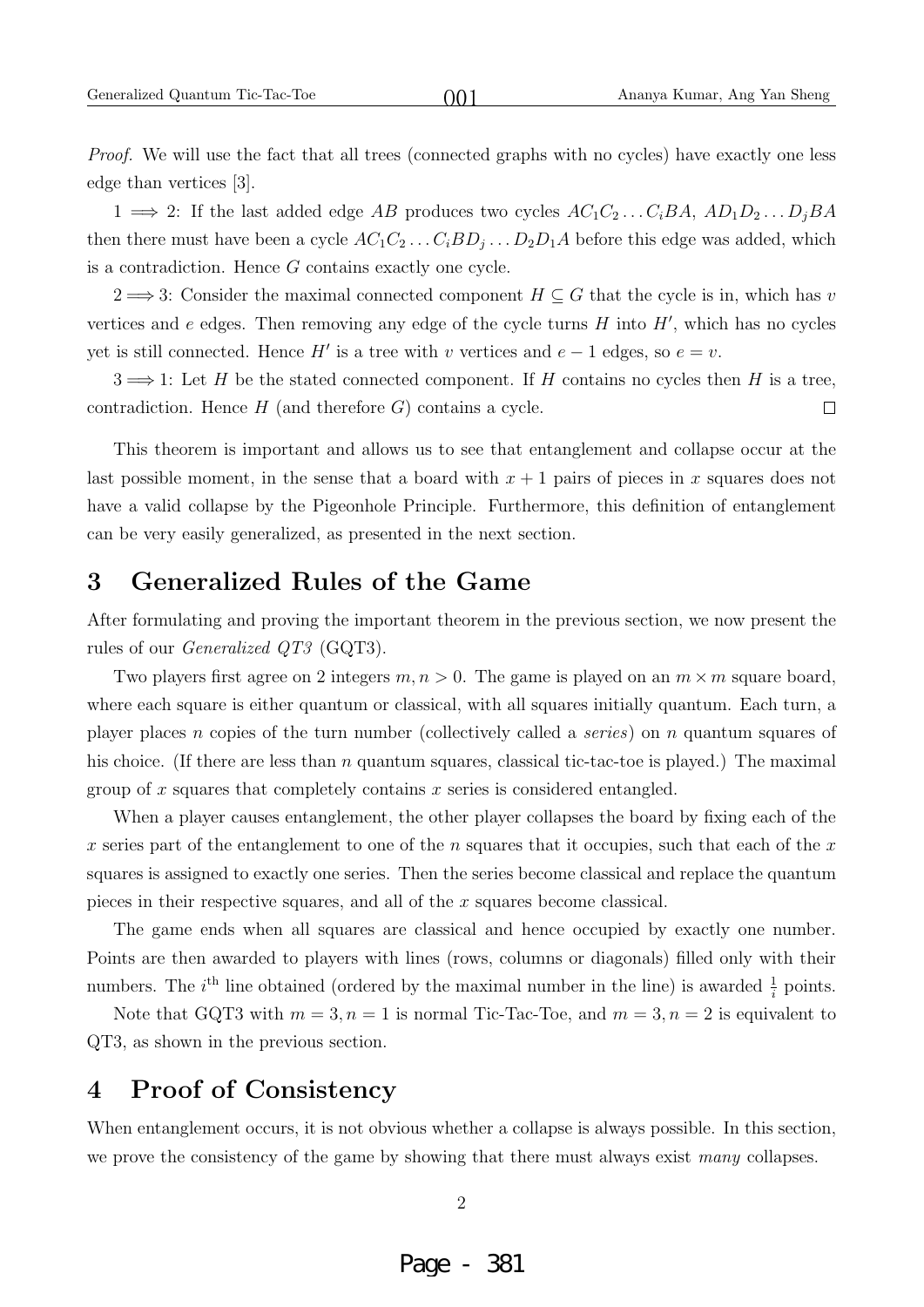

**Figure 2:** An example bipartite graph G, for  $m = 3$ ,  $n = 3$ . Note that collapse corresponds to choosing a perfect matching on  $G'$ .

Represent the GQT3 board as a bipartite graph  $G$  with bipartition  $A$  and  $B$ , with  $A$  representing the squares of the board and  $B$  representing the series of pieces (Figure 2). When entanglement occurs, consider the maximal  $E \in B$  such that  $|n(E)| \leq |E|$ . Then the graph G' induced on the vertices in  $E\cup n(E)$  represents the entangled portion of the game board, and satisfies the following:

- 1. If for any nonempty  $S \subseteq E$ , we have  $|n(S)| < |S|$ , then entanglement would have occurred earlier in  $S \cup n(S)$ , contradiction. Thus  $|n(S)| \geq |S|$ . In particular,  $|n(E)| = |E|$ .
- 2. If this is the first entanglement of the game then  $deg(v) = n$  for all vertices  $v \in E$ , since each quantum series contains exactly n pieces.

Else, if there exists  $v \in E$  such that  $deg(v) = 1$  then consider the board at the previous entanglement, say on  $E_0 \cup n(E_0)$ . Note that  $|n(E_0 + v)| = |n(E_0) \cup n(v)| = |E_0 + v|$ , so the previous entanglement should have been on  $(E_0 + v) \cup n(E_0 + v)$  instead of  $E_0 \cup n(E_0)$  by maximality, contradiction. Hence  $\deg(v) \geq 2$  for all  $v \in E$ .

**Theorem.** Let  $k_0 \in \mathbb{N}$ . A bipartite graph G' with bipartition A, B is given such that:

- 1.  $|A| = |B|$ ;
- 2. For all  $S \subseteq B$ , we have  $|n(S)| \geq |S|$ ; and
- 3. For all vertices  $v \in B$ ,  $deg(v) > k_0$ .

Then G' has at least  $k_0$ ! perfect matchings.

*Proof.* We proceed by induction on  $k_0$ . For  $k_0 = 1$  the theorem holds by Hall's Marriage Lemma. Assume induction hypothesis for some  $k_0 = k \geq 1$ , and let graph G satisfy the premises of the induction hypothesis for  $k_0 = k + 1$ . We then choose the smallest  $S_0 \subseteq B$  such that  $|n(S_0)| = |S_0|$ .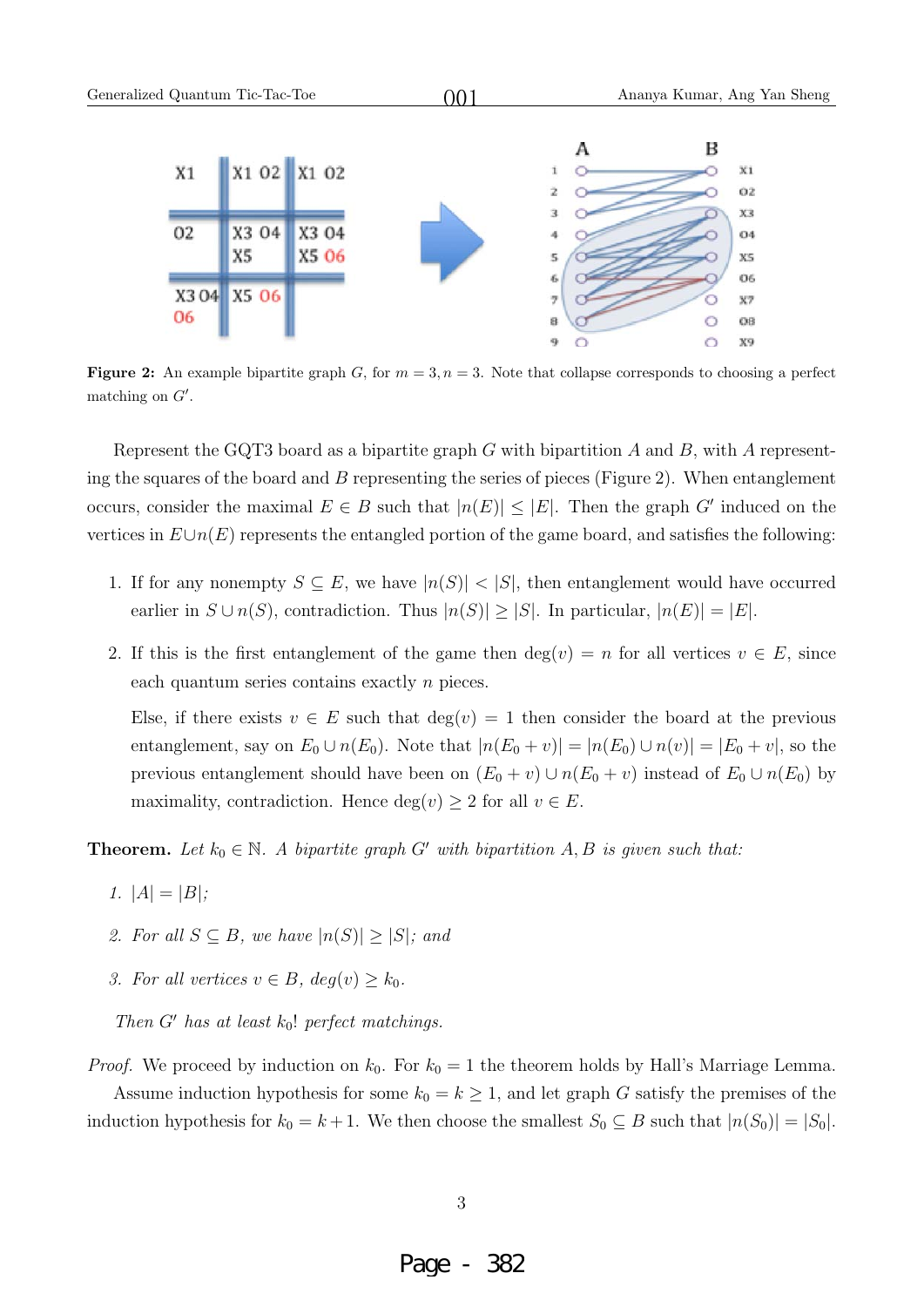

**Figure 3:** Left: Original graph. Center: After edge removal. Right: After adding back the edges.

This subset exists because  $|n(B)| = |A| = |B|$ . For any nonempty  $S \subset S_0$ ,  $|n(S)| > |S|$  by the minimality condition on  $S_0$ .

Select an arbitrary vertex  $b_1$  from  $S_0$  and  $a_1, a_2, \ldots, a_{k+1} \in n(b_1) \subseteq n(S_0)$ .

Now remove  $b_1$  and  $a_1$ , along with all edges incident to them. Now for all  $S \subset S_0$ ,  $|n(S)| \geq |S|$ since only one vertex was removed from  $n(S_0)$ , and hence at most one vertex was removed from  $n(S)$ . Similarly, for all  $b \in S_0$ ,  $deg(b) \geq k$ . Hence the inductive hypothesis states that there are at least k! perfect matchings on  $S_0 \cup n(S_0)$ .

Combined with edge  $(a_1, b_1)$ , this means that there are at least k! perfect matchings on  $S \cup S_0$ with  $b_1$  matched to  $a_1$ . Since we can repeat the argument for any edge from  $(a_1, b_1)$  to  $(a_{k+1}, b_1)$ , there are at least  $(k + 1) \cdot k! = (k + 1)!$  perfect matchings on  $S \cup S_0$ .

Let  $X = B \setminus S_0$ , and  $T = A \setminus n(S_0)$ . For any  $S \subseteq X$ ,  $n(S \cup S_0) \subseteq (n(S) \cap T) \cup n(S_0)$ . Hence if  $|n(S) \cap T| < |S|$  then

$$
|n(S \cup S_0)| \le |n(S) \cap T| + |n(S_0)| < |S| + |S_0| = |S \cup S_0|,
$$

where the last equality holds because  $S \subseteq X$  and  $S_0$  are disjoint. This contradicts condition 2 of the induction hypothesis.

Therefore  $|n(S) \cup T| \geq |S|$  for all  $S \subseteq X$ , so there is a perfect matching on  $X \cup T$  by Hall's Marriage Lemma. Hence there are at least  $(k + 1)!$  perfect matchings on the original graph G, and induction is complete.  $\Box$ 

Hence by applying the theorem on  $G'$ , there are always  $\geq 2$  collapses possible. Further, at the first entanglement there are always  $\geq n!$  collapses.

#### **5 Entanglement Detection**

The discussion in the previous section shows that a large number of collapses are possible when entanglement occurs on a GQT3 board. However, nothing has been mentioned about how to determine when an entanglement has occurred! In this section, we describe an efficient polynomialtime algorithm to determine for any GQT3 game whether there is an entanglement on the board.

 $n(S)$  denotes the set of vertices adjacent to at least one vertex of S.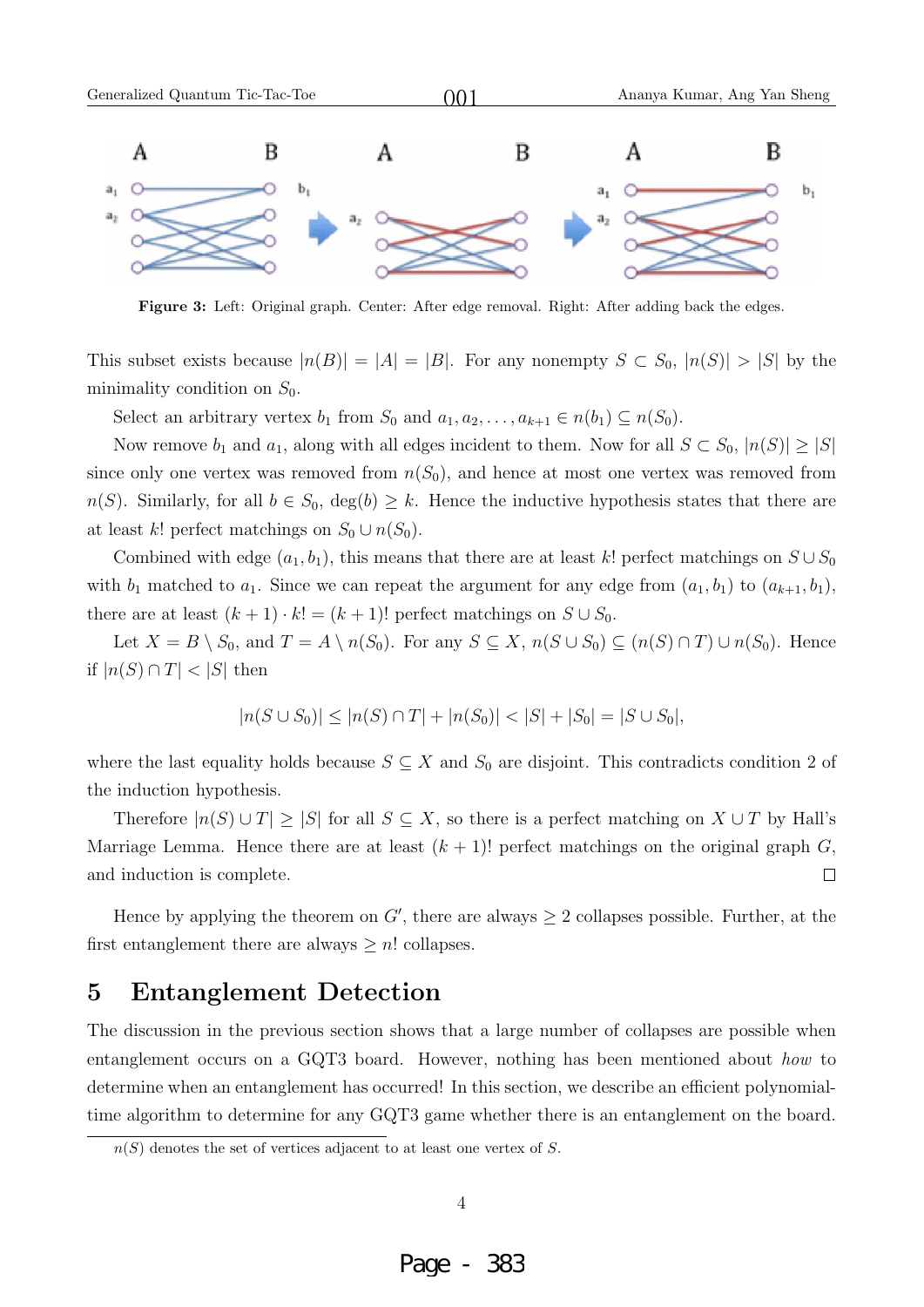For any GQT3 game board, construct the bipartite graph  $G$  as in the previous section, with bipartition A (representing squares) and B (representing series). By a similar argument in the previous section, we deduce that  $|n(S)| \geq |S|$  for all subsets  $S \subseteq B$ . This implies by Hall's Marriage Lemma that there exists a matching in G with size  $|B|$ , which is clearly maximal.

Choose any vertex  $v \in B$ , and suppose v is adjacent to vertices  $a_1, \ldots, a_k$  in A. We add a new vertex  $v'$  to the graph, and add new edges  $v'a_1, \ldots, v'a_k$ , calling the resulting graph  $G_v$ . In effect, v' is a duplicate of v. Also, define  $S_v = S + v'$  for any  $S \subseteq B$ .

We find the size of the maximal matching of  $G_v$ , by considering the following two cases.



**Figure 4:** Example G (left) and  $G_v$  (right), with  $v = v_1$ . Maximal matchings are highlighted in green. Then  $E = \{v_1, v_2, v_3\}$  satisfies the conditions in Case 1.

**Case 1:** There exists a subset  $E \subseteq B$ , with  $v \in E$ , such that  $|n(E)| = |E|$ , i.e. there is an entanglement on the board containing  $v$  (Fig. 1). Then by the above condition there must exist a perfect matching on  $E \cup n(E)$ , by Hall's Marriage Lemma.



**Figure 5:** Example G (left) and  $G_v$  (right), with  $v = v_4$ . Maximal matchings are highlighted in green.

Consider the maximal matching on  $G_v$ . This matching has size at least  $|B|$ , since G is a subgraph of  $G_v$ . Moreover, note that  $|n_{G_v}(E_v)| = |n_G(E)| = |E| = |E_v| - 1$ . Hence there does not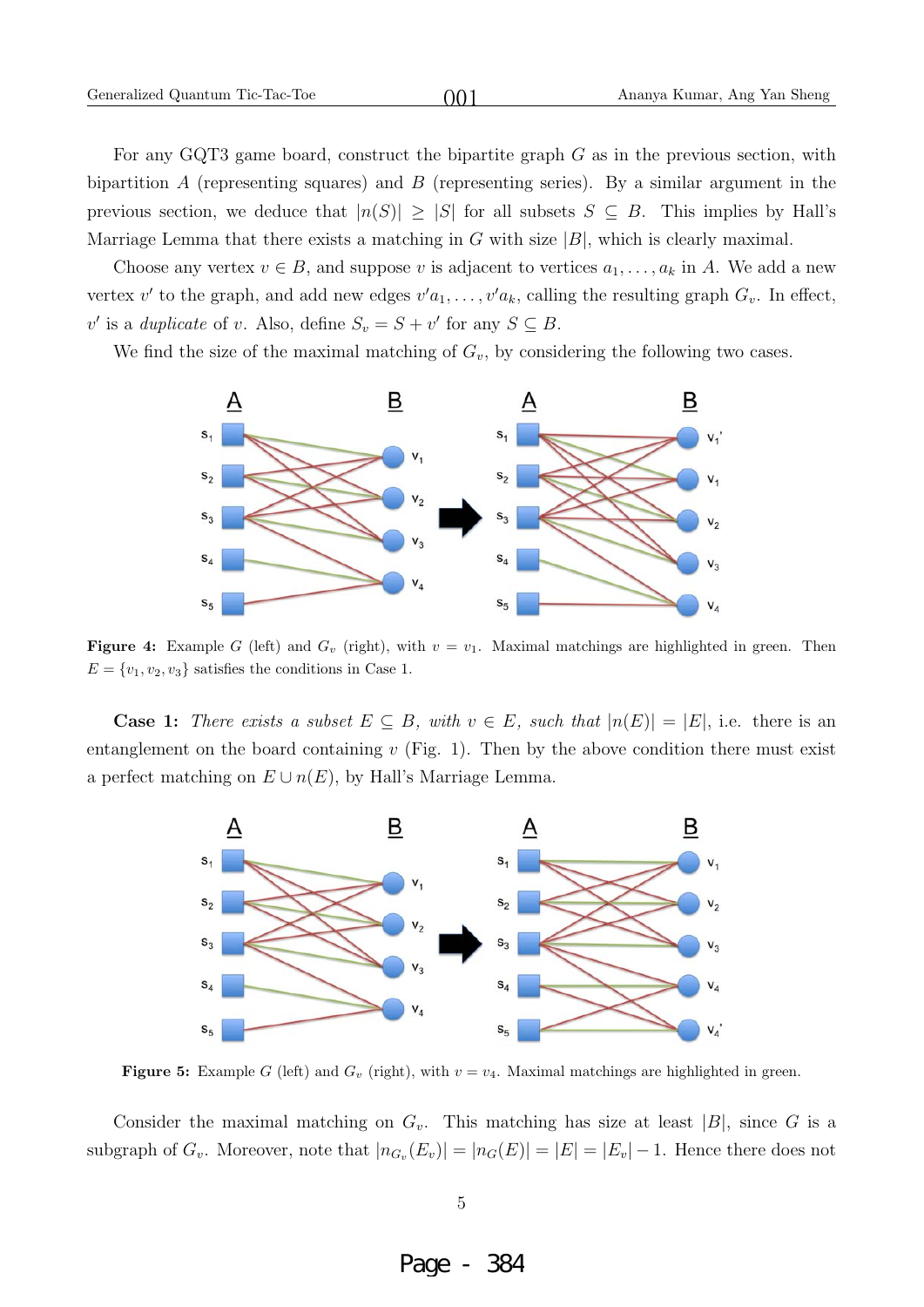$001$ 

exist a matching in  $G_v$  of size  $|B_v| = |B| + 1$ . Thus the maximal matching on  $G_v$  contains exactly  $|B|$  edges.

**Case 2:** For all subsets  $E \subseteq B$ , with  $v \in E$ , we have  $|n(E)| \geq |E| + 1$ , i.e. there is no entanglement on the board containing v (Fig. 2). Consider some  $S \subseteq B_v$ .

- 1. If at most one of  $v, v'$  is in S then note that we may swap v and v'; hence we may assume without loss of generality that  $v' \notin S$ , so  $S \subseteq B$ . Then  $|n_{G_v}(S)| = |n_G(S)| \geq |S| + 1$ .
- 2. If both  $v, v'$  are in S then  $|n_{G_v}(S)| = |n_G(S v')| \ge |S v'| + 1 = |S|$ .

Thus the maximal matching on  $G_v$  contains  $|B_v| = |B| + 1$  edges by Hall's Marriage Lemma.  $\Box$ 

The above discussion implies that the size of the maximal matching in  $G_v$  is

 $\int$  |B| if v is contained in an entanglement;  $|B| + 1$  otherwise.

This suggests a quick algorithm to determine the existence of entanglement in G: for all  $v \in B$ , compute the size of the maximal matching for  $G_v$  using well-known polynomial-time algorithms (e.g. the Hopcroft-Karp algorithm). The vertices v for which this size is  $|B|$  constitute exactly the set in which entanglement occurs. In particular, if all the computed sizes are equal to  $|B|+1$ then entanglement has not yet occurred on the board.

#### **6 Game Tree Size**

The game tree size is the total number of possible games that can be played, or the number of leaves in the game tree. As we are not interested in determining a winner when counting the game tree size, the number of squares in the board does not need to be a perfect square and we define s to be the number of squares ( $s \in \mathbb{N}$ ). It turns out that computing the game tree size through a brute force search in the game tree would take approximately a year and is hence not feasible.

The crux move in solving this conundrum is realizing that the number of move combinations that result in any particular endgame is the same. This is because we can simply rearrange the squares to transform one endgame and its move combinations into another. Thus we only need to count the number of ways to achieve a certain specified endgame and then multiply that value by s!. We choose to compute the number of moves to achieve an endgame where the classical piece  $i$ is on the  $i^{th}$  square of the board (Figure 4). To do this, on the  $i^{th}$  turn, we affix one piece of the  $i<sup>th</sup>$  series on the  $i<sup>th</sup>$  square and perform an exhaustive search for all possibilities for the other  $n-1$ pieces. Whenever collapse occurs, we prune out possibilities that cannot end in the required end game state. For example, we ignore cases where the piece  $3(X_3)$  lands up on square 2, since we want it to land on square 3. Our Java implementation of this runs in about 15 seconds for  $n = 2$ ,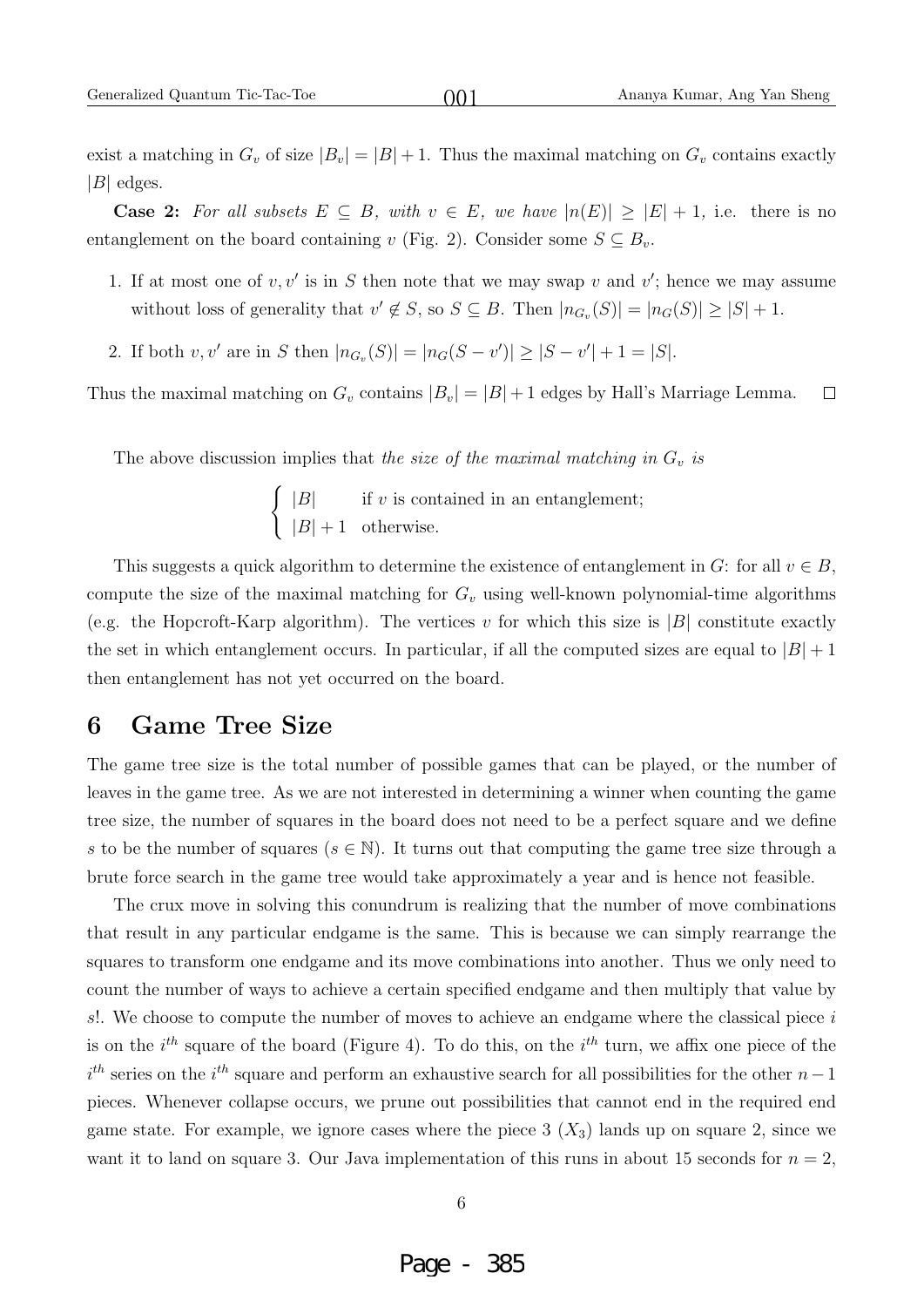$s = 9$  and yields an enormous value of about 18.5 trillion  $(18,539,269,580,160)$ . As a comparison, this is roughly 73 million times the game tree size of classical tic-tac-toe, which is 255,168. This provides mathematical evidence for our intuition that GQT3 is a very challenging game that is difficult to play and analyze.

 $001$ 



**Figure 6:** The end game state we use to compute game tree size

We can also estimate bounds for the game tree size.  $\binom{s}{n}^s$  is an upper bound since at most s squares can be quantum at any turn.  $\binom{s}{n} \binom{s-1}{n} \binom{s-2}{n} \cdots \binom{n}{n}$  is a lower bound since at least  $s-t$ squares will be left quantum after t moves. For the case  $n = 2$ , we can do even better using our symmetry idea mentioned above. Using a similar method we obtain a lower bound of  $s! \times (s-1)!$ and upper bound of  $s! \times (s-1)^s$ . Table 1 shows the upper bound, correct value and lower bound of the game tree size for  $n = 2, 1 \le s \le 9$ .

|  |  | $s \begin{array}{c cccccc} 1 & 2 & 3 & 4 & 5 & 6 \end{array}$ | 2 8 |                                                                                                                          |                                                                                                                                                               |
|--|--|---------------------------------------------------------------|-----|--------------------------------------------------------------------------------------------------------------------------|---------------------------------------------------------------------------------------------------------------------------------------------------------------|
|  |  |                                                               |     | Upper   1 2 48 1940 $1.23 \times 10^5$ $1.13 \times 10^7$ $1.41 \times 10^9$ $2.32 \times 10^{11}$ $4.87 \times 10^{13}$ |                                                                                                                                                               |
|  |  |                                                               |     |                                                                                                                          | Actual $\begin{vmatrix} 1 & 2 & 42 & 1370 & 7.33 \times 10^4 & 5.86 \times 10^6 & 6.53 \times 10^8 & 9.71 \times 10^{10} & 1.85 \times 10^{13} \end{vmatrix}$ |
|  |  |                                                               |     | Lower 1 2 12 144 $2.88 \times 10^3$ $8.64 \times 10^4$ $3.63 \times 10^6$ $2.03 \times 10^8$ $1.46 \times 10^{10}$       |                                                                                                                                                               |

**Table 1:** Values of the Game Tree Size for  $n = 2$ 

#### **7 Random Play**

An interesting situation is a GQT3 game where both players play their moves randomly. In Section 5 we explained that there is a bijection in the move combinations resulting in any 2 distinct endgames. Thus in a random game the probability of any endgame occurring is equal. Therefore we can analyze this scenario by analyzing the distribution of the endgames. In a 2-by-2 board, player 1 will always win by 0.5 points since this is the result in every endgame.  $m = 3$ (3-by-3 board) is more interesting. There are 362,880 endgames which can be distributed into the player 1 win margins as in table 2 below. These values were computed combinatorially and verified using a computer program. Using this we can calculate the probability of each win margin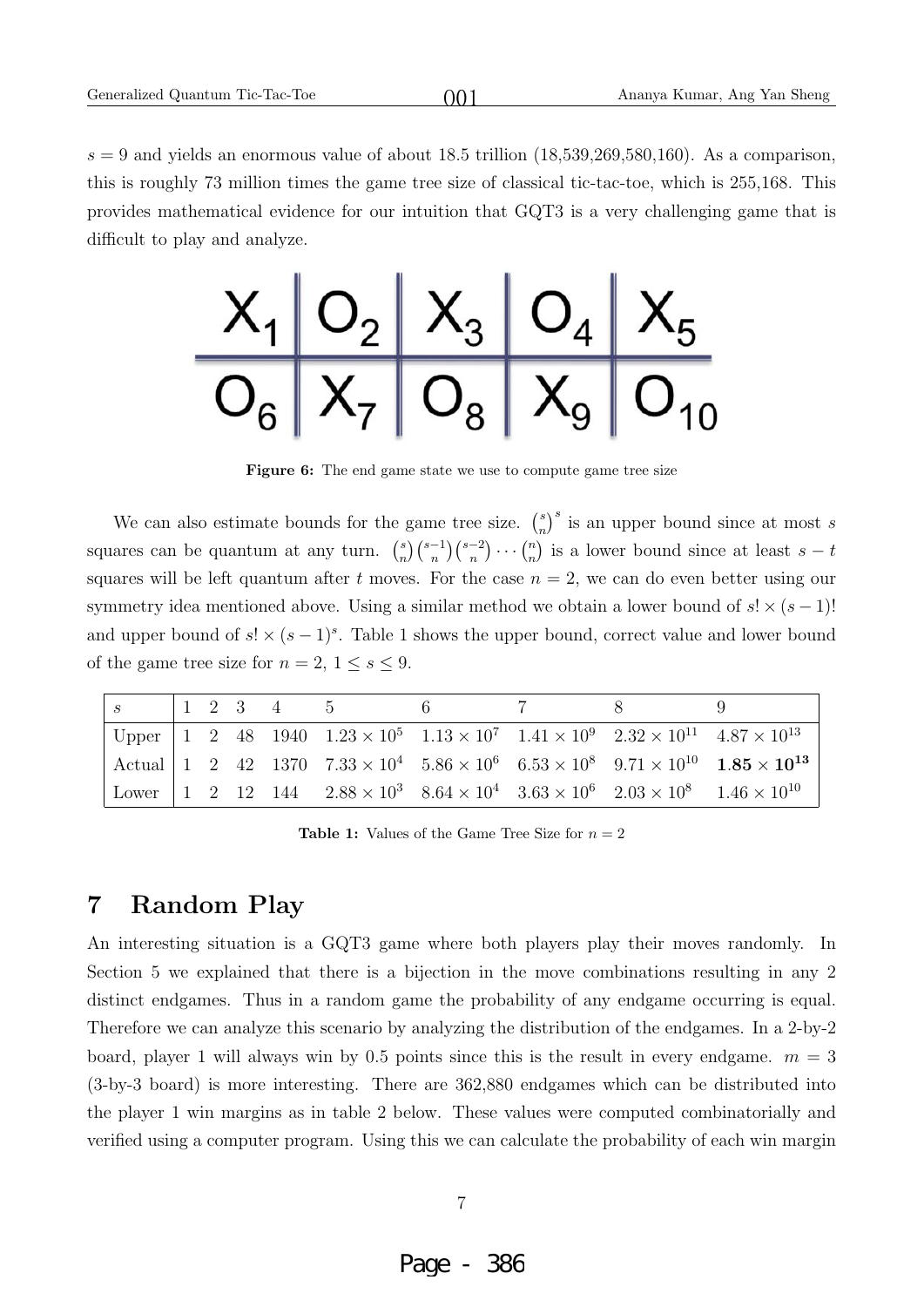|                                                                            | Player 1 Win Margin |        |       |       |                                          |                |  |  |
|----------------------------------------------------------------------------|---------------------|--------|-------|-------|------------------------------------------|----------------|--|--|
| Type                                                                       |                     | $-0.5$ |       | 0.5   |                                          | 1.5            |  |  |
| Number of Endgames   34,560 69,984   46,080   33,696 115,200 50,688 12,672 |                     |        |       |       |                                          |                |  |  |
| Probability                                                                | $9.5\%$             |        |       |       | $19.3\%$   $12.7\%$   $9.3\%$   $31.7\%$ | $14.0\%$ 3.5\% |  |  |
| Total                                                                      | 28.8%               |        | 12.7% | 58.5% |                                          |                |  |  |

 $001$ 

state occurring.  $*$ 

**Table 2:** Analysis of Random Games for the 3-by-3 board

From this we can see that the most likely result (mode) is player 1 wins by 1 point. However, player 1 is expected to win the game by 0.452 (3sf) points.

# **8 Perfect Play**

Even more interesting than random play is perfect play, where the 2 players choose the best move possible with the assumption that the other player will also play the best move possible. Most interesting in this analysis is the end result, the Nash Equilibrium [4]. †

We computationally determine the Nash Equilibrium, using the minimax algorithm as a skeleton. Without optimizations it would take about a year to traverse the huge game tree of Goff's QT3. Thus, we use alpha-beta pruning [5], memoization (using a hash table), and symmetry considerations (rotation and reflections) to bring down the run time to under an hour. Through this method, we find the Nash Equilibrium of Goff's QT3 is a Player 1 win by 0.5 points.

This is unfair, thus we attempted to tweak the game rules. If we subtract 1 from the subscripts of all player 2's pieces, then the Nash Equilibrium is a draw. Also, if player 2 chooses collapse then the game is a draw. On the other hand, if player 1 chooses collapse, then he wins by 2 points, the largest possible margin. If the person who causes collapse chooses it then the Nash Equilibrium is a Player 1 win as well.

Unfortunately, for generalized m and n, the game tree is too large for such searches, hence finding the Nash Equilibrium in these cases is room for further research.

#### **9 Artificial Intelligence**

We transform the Nash Equilibrium computation method into a perfect artificial intelligence that can play GQT3 from any move for  $n = 2$ . Practically, however, it can only solve cases  $m \leq 3$  in a reasonable time frame. To enhance user interaction, we precompute and store the AI moves for the 1<sup>st</sup> and 2<sup>nd</sup> turn for  $m = 3$ . Thus with this, we have strongly solved GQT3 for  $n \leq 2$  and  $m \leq 3$ .

<sup>∗</sup>It can be proven that the probabilities of a loss, draw, and win are the same as ordinary tic-tac-toe.

<sup>†</sup>While the Nash Equilibrium outcome is not unique, the payoff of all Nash Equilibria are the same in this game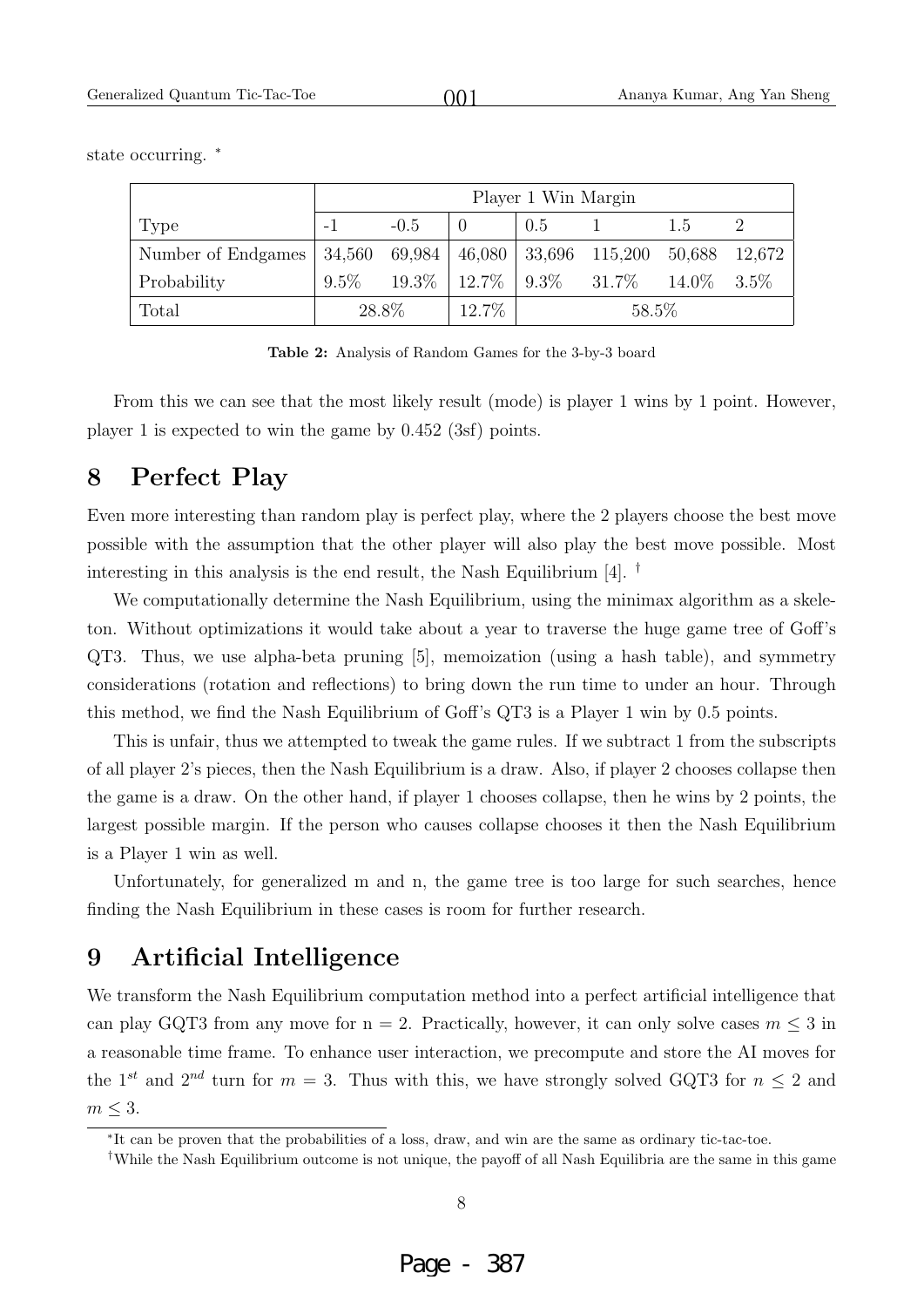In our paper we are mainly interested with exact results or bounds, but an approximate solution for GQT3 can be developed using heuristics we have presented in a previous paper. With this, rather than scanning through the entire game tree, we can look ahead a few moves, rank the game states using a utility function based on our heuristics, and then finally use our perfect play algorithm. Analyzing the accuracy of this method is room for further research. For the small cases, we can do this by pitting this AI against our perfect playing AI.

 $001$ 

#### **10 Further Research**

In this paper we have done significant research on Generalized Quantum Tic-Tac-Toe and have also conjectured and proven new theorems and algorithms in graph theory. Furthermore, we have done more research and devised more programs that we unfortunately cannot present in the scope of our paper. Yet, there remains much room for extension.

For the game tree size, ideally a mathematical method should be devised to determine the exact value. However, after a lot of investigation, we were unable to make much progress. Hence if this is not possible, perhaps better bounds could be deduced. Instead of explicit formulae, perhaps a quick algorithm for these can be developed. We have one such linear algorithm to improve the lower bound, but there is still a lot more progress possible.

For random games, we have conveniently shown that analysis does not depend on  $n$ . Yet we have not yet analyzed large boards. Perhaps a formula or a quick algorithm could be deduced to determine game state distribution amongst the various win margins.

For the Nash Equilibrium, the mathematical methods we attempted to use to determine the Nash Equilibrium (such as the Strategy Stealing argument) have shown no success. Finding a mathematical method for this would likely be difficult but rewarding.

Lastly, an effective AI can be developed to play more complicated versions of the game. This could make use of a utility function, or perhaps other observations of the game that we have missed out. Since this game can easily shown to be PSPACE-Complete (it is a superset of Tic-Tac-Toe), it may be advisable to focus on heuristics and approximate solutions instead of perfect play.

Ultimately, GQT3 is a challenging and interesting game with myriads of future exploration possibilities.

#### **11 Bibliography**

[1] Goff, A. (2004, January 18). Quantum Tic-Tac-Toe. Retrieved December 25, 2011, from Paradigm Puzzles: http://www.paradigmpuzzles.com/QT3Play.htm

[2] Goff, A. (2006). Quantum Tic-Tac-Toe: A teaching metaphor for superposition in quantum mechanics. American Journal of Physics, 962-973.

[3] Zeitz, P. (2007). The Art and Craft of Problem Solving. Hoboken, New Jersey: The Art and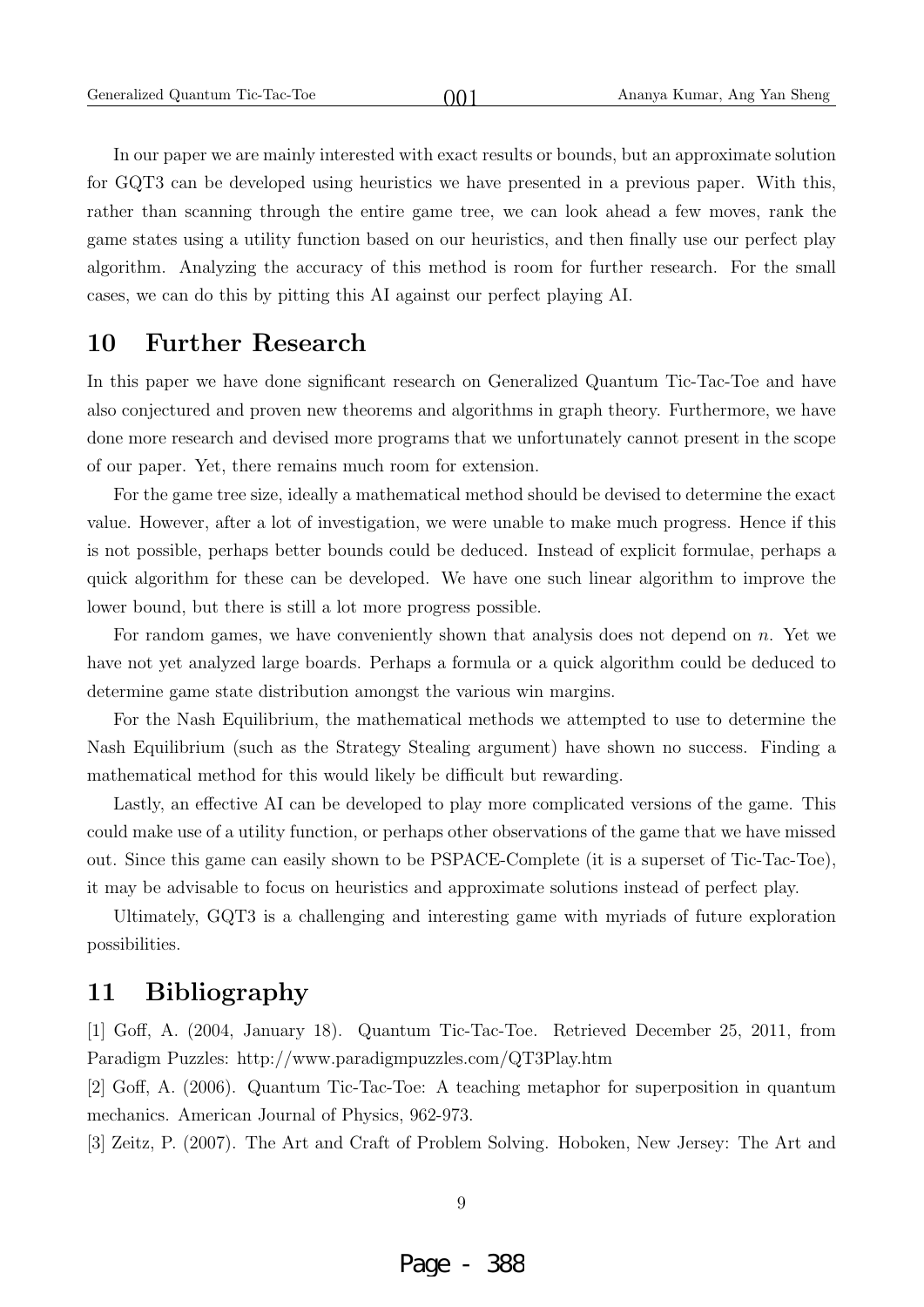Craft of Problem Solving.

[4] Nash, J. (1951). Non-Cooperative Games. The Annals of Mathematics, 286-295.

[5] Russell, S. J., Norvig, P. Artificial Intelligence: A Modern Approach (3rd ed.). Upper Saddle River, New Jersey: Pearson Education.

 $001$ 

## **1 Appendix A: QT3 Game Rules**

Quantum tic-tac-toe (QT3) essentially includes only one additional idea, that of quantum moves. As a metaphor to quantum mechanics, where a particle can be in two places at once until its position is measured, players can now play two quantum moves onto the board per turn. This rule is illustrated in Figure 5, where two X pieces have been played onto squares 1 and 2 of the board. (The subscript denotes the turn number.)





By the end of the game, one of these two quantum pieces will turn 'classical' and remain on the board, while the other is removed. Hence in this example, X1 will end up in either square 1 or square 2, but not both. How this 'collapse' occurs will be discussed later. Suppose next, Player 2 plays her pieces, labelled O2, into squares 2 and 3 (Figure 6). Now we obviously cannot have two pieces into the same square in normal (classical) tic-tac-toe, but here we are allowed to do so because all pieces are still quantum; we just have to make sure that after collapse, the two classical pieces X1 and O2 do not both land up in square 2.

We note that the pairs of moves X1 and O2 are no longer independent: if X1 collapses into square 2 (and its quantum partner in square 1 is removed), then O2 can no longer collapse into square 2, so it must collapse into square 3. This interdependence of quantum moves adds a new layer of complexity into the game.

Now we define the mechanism of collapse. Clearly we should not collapse after every turn, or else the game will get quite boring; we collapse at a point when there is an entanglement on the board. Goff defines this entanglement as a cycle between quantum pieces, on the condition that any (and only any) two pieces with the same subscript or on the same square are connected (have an edge between them). It turns out that this is the last time collapse can occur validly based on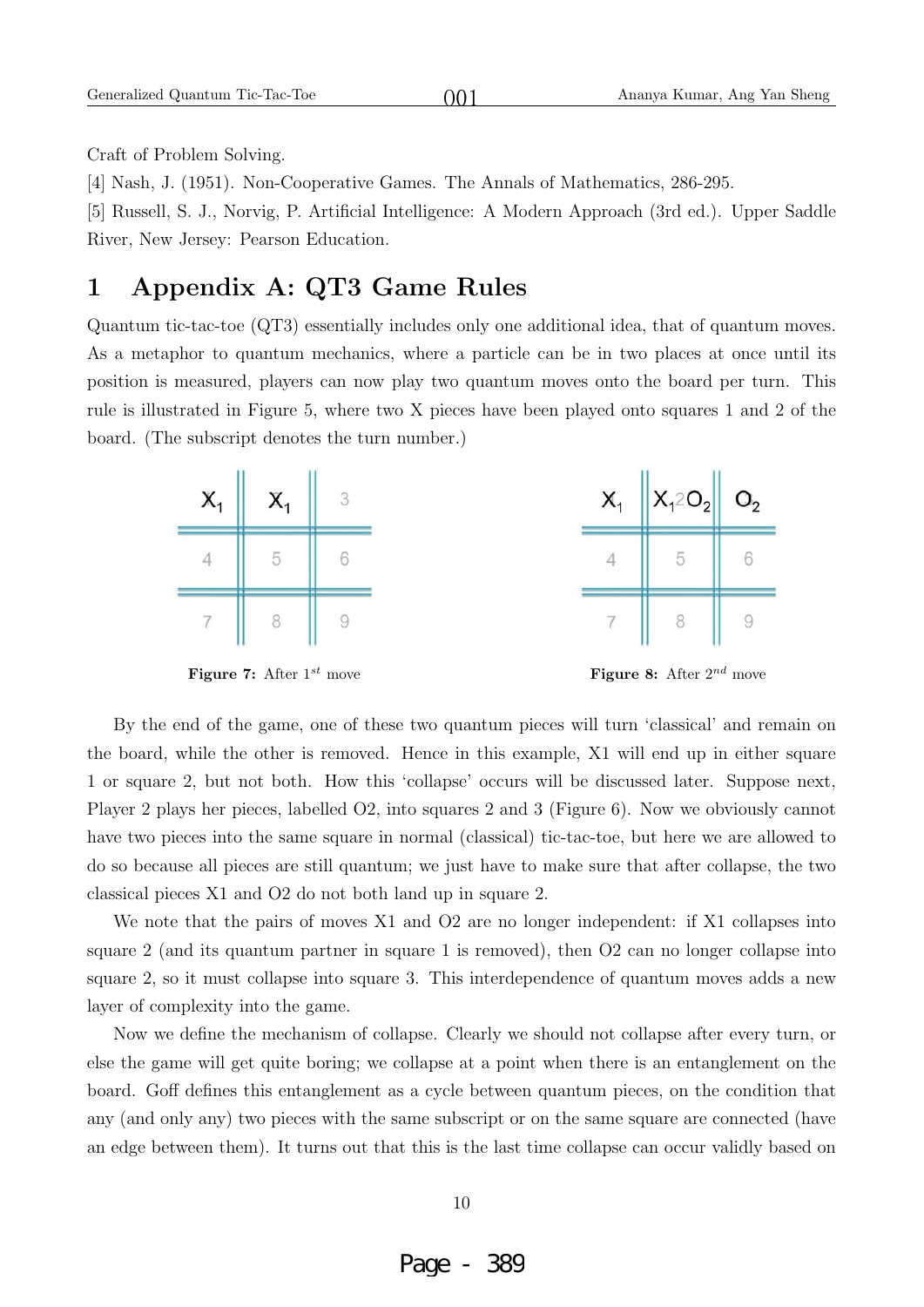our definitions; we prove this in Section 2.

Hence, if we add a pair of quantum pieces to squares 1 and 3 (Figure 7), there will be entanglement, as there is a cycle (Square 1  $X_1$  to Square 1  $X_3$  to Square 3  $X_3$  to Square 3  $O_2$  to Square 2  $O_2$  to Square 2  $X_1$ , and finally back to Square 1  $X_1$ ). The presence of cycles in QT3 can be checked efficiently using the depth-first search algorithm.

 $001$ 



**Figure 9:** After  $3^{rd}$  move **Figure 10:** Possible Collapse 1 **Figure 11:** Possible Collapse 2

The person who did not play the latest move (in this case Player 2) will then perform collapse if the entanglement condition is satisfied. She will choose and collapse 1 of the quantum pieces to 1 of its 2 squares. That piece will hence become classical (meaning no other quantum pieces can be played there), and the other pieces in its square and with the same subscript will vanish. All squares containing only one piece will be collapsed to that square in a similar manner, and so on until no more changes occur. If any collapse is invalid (a pair of pieces vanish entirely) then collapse must be restarted. Note that there are always exactly 2 valid collapses that can be chosen by the player choosing collapse (Appendix B). After collapse to a square, no pieces can be played on that square. If at any point there is only 1 square remaining, the last classical piece  $X_9$ automatically goes there.

The game ends when all squares are classical and hence occupied by one number exactly. Points are then awarded to players with rows/columns/diagonals (henceforth called lines) filled only with their numbers. The  $i^{th}$  line obtained (ranked based on how small the largest number in the line is) is awarded  $\frac{1}{i}$  points.

### **2 Appendix B: Stricter QT3 Collapse Theorem**

For the case of  $n = 2$ , we can show an even stronger result; there are exactly 2! collapses possible. If entanglement has occurred, then there is a connected component  $H \subseteq G$  with exactly one cycle. During collapse, we choose one endpoint for each edge in  $H$ , such that each vertex in  $H$  is chosen exactly once. This is equivalent to choosing an orientation of  $H$  such that the indegree of each vertex is 1.

**Theorem.** For every graph H with exactly one cycle, there are exactly two orientations of H such